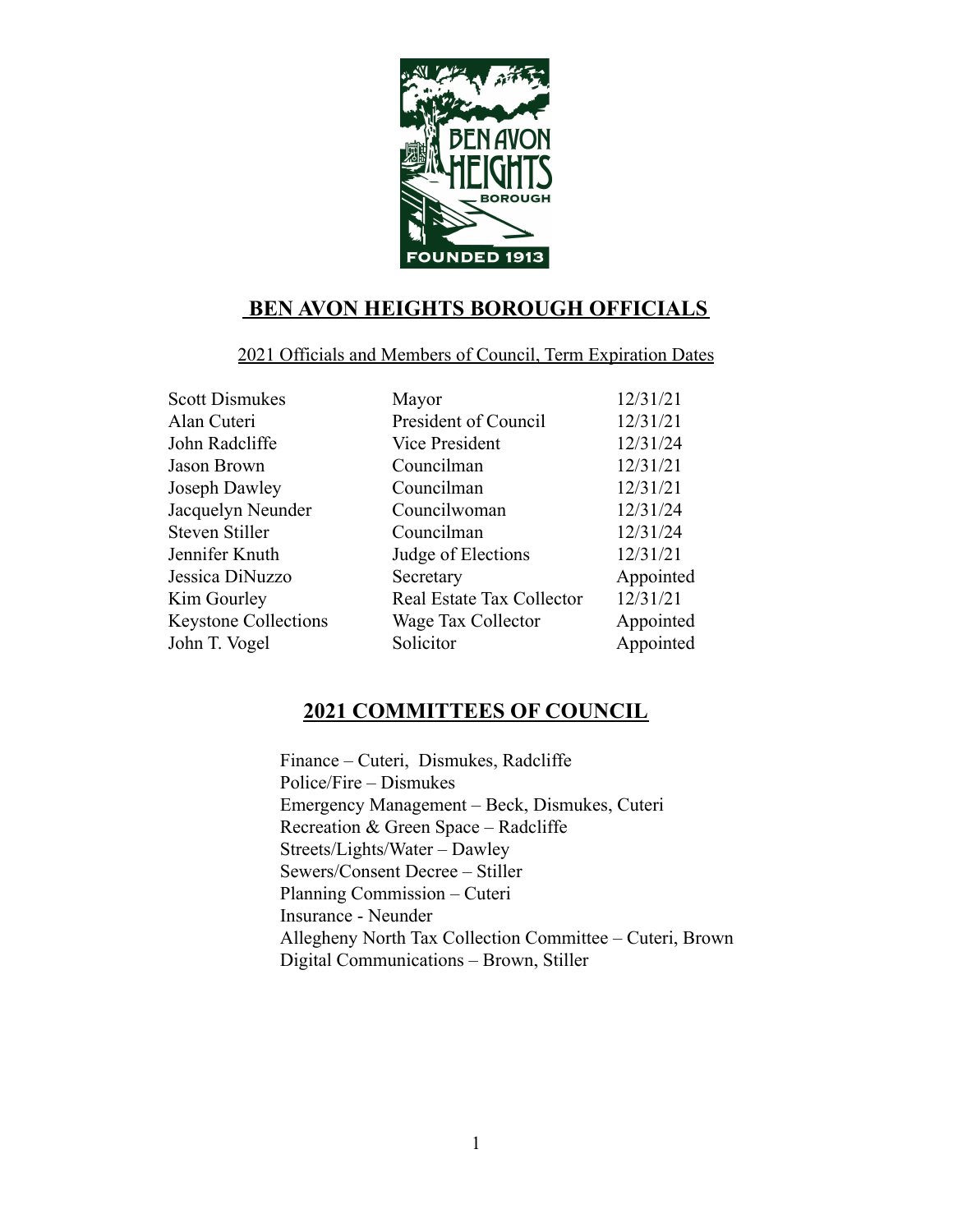#### **Borough Council wishes to recognize and thank the following residents and individuals who volunteered their time in 2021 to work for the Borough in the following capacities:**

| Damian Liska          |           | <b>Avonworth Community Park Board Authority</b> |
|-----------------------|-----------|-------------------------------------------------|
| MaryBeth Bolam        |           | Avonworth Community Park Board                  |
| Terrie Brightman      |           |                                                 |
| Jennifer Fink         |           |                                                 |
| Hobie Webster         |           |                                                 |
| Tom Price             |           | Zoning Officer                                  |
| David Raves, Chair    | 2021-2024 | Zoning Hearing Board                            |
| Michael Rovitto       | 2021-2023 |                                                 |
| Clayton Morris        | 2021-2022 |                                                 |
| Al Cuteri, Chair      | 2018-2022 | <b>Planning Commission</b>                      |
| Jason Brown           |           | Borough Website Administrator                   |
| Michelle Dawley       |           | <b>BAH Community Club Chairperson</b>           |
| Jen Dickson           |           | <b>Community Club Treasurer</b>                 |
| SGT. Beck,            |           | <b>Coordinator Emergency Management</b>         |
| <b>Scott Dismukes</b> |           | Deputy Coordinator Emergency                    |
|                       |           | Management                                      |

#### **Special Thanks to:**

- Lea Ann and Patrick Lope for overseeing the Community picnic and sleepover in the park
- Janel and Travis Everly for the Halloween parade at the park.
- Susan Dismukes for chairing the Borough's Holiday pole decorations and all the elves who decorate the poles.
- Bill and Jen Dickson for decorating the tree in the park again this year.
- Emily Cain and Dan Burgun for this year's Easter Egg Hunt with special care creating bundles for each home, delivering the packages and allowing our youngest residents to have an egg hunt in the comfort of their own yard.
- This message certainly intends to include all the others who made this past year's events possible. We are sorry if we missed anyone.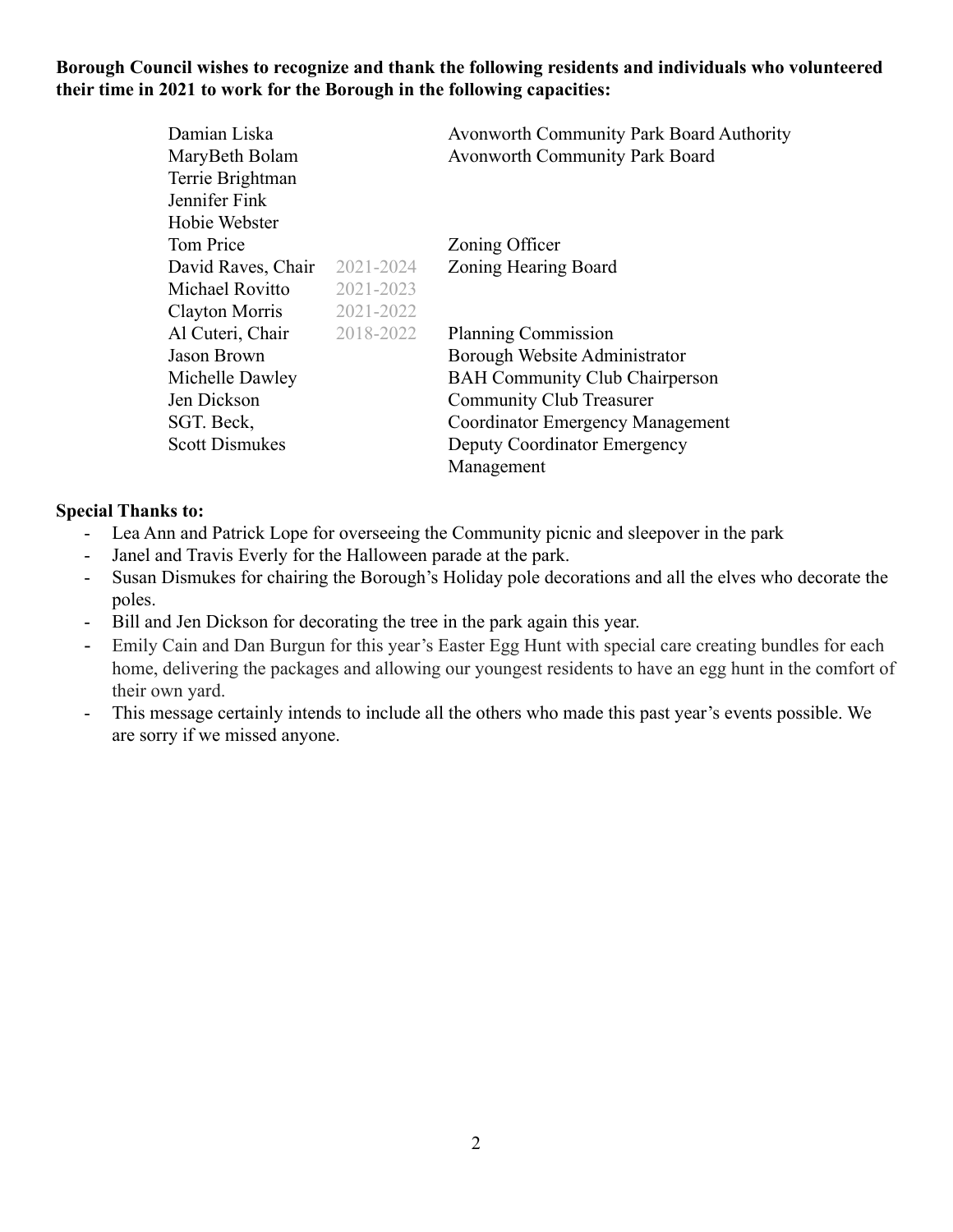

# **ANNUAL REPORT OF BOROUGH COUNCIL**

#### **TO: Residents of Ben Avon Heights**

This is the 58th consecutive year that your Borough has prepared an annual report for the previous year.

The Borough has entered into contracts for the following services:

Police: Ohio Township Police Department Fire: Avalon Volunteer Fire Company Real Estate Tax Collection: Jordan Tax Services Wage Tax Collection: Keystone Collections Group Sewage Collection: Jordan Tax Services Leaf Removal: Walt's Landscaping Inc. Snow Removal: Avalon Borough Road Maintenance: Avalon Borough PA One Call: Avalon Borough Refuse Pick-Up: Valley Waste Services Building Inspector: Building Inspection Underwriters of PA Inc. Engineering: Lennon, Smith, Souleret Engineering, Inc. Auditors: Hosack, Specht, Muetzel, & Wood LLP Legal Advertising: The Citizen Banking: Northwest Savings Bank

Our Borough maintains a web site that contains links to borough information, a list of Borough officials, meeting agendas/minutes, and community events. The website address is [www.benavonheightsborough.com.](http://www.benavonheightsborough.com)

Council meetings are open to all residents, and we encourage your attendance. Council meets the second Tuesday of each month at 7:00 P.M. at either Shannopin Country Club (in the months of April, May, June, July, August, September and October) or the Avalon Volunteer Fire Department (in the months of January, February, March, November, and December.) Please check the borough website for additional information.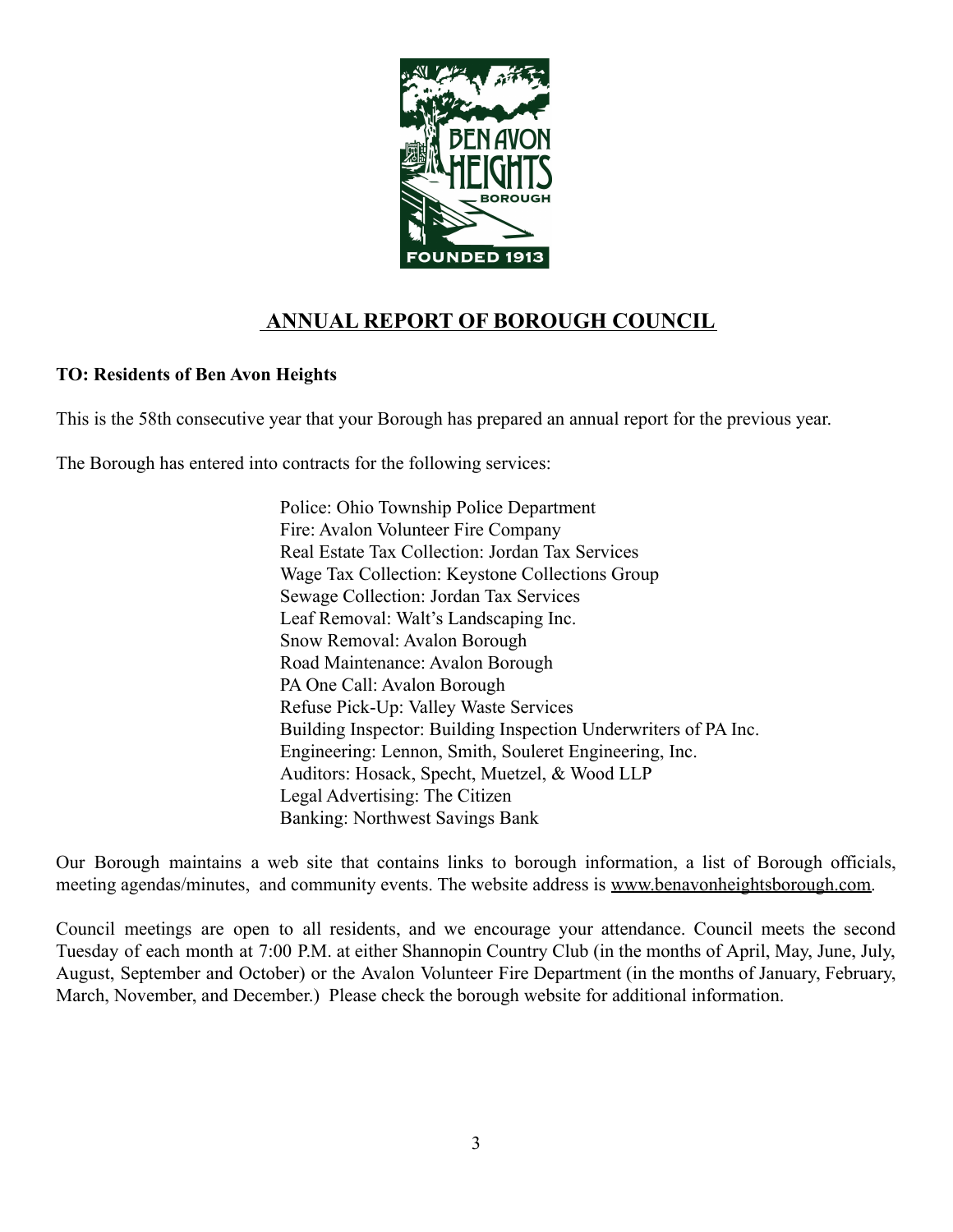### **FINANCIAL REPORT 2021**

Ben Avon Heights Borough is in very good financial health. We utilize a variety of different mandated funds and accounts for: General Business, Reserve Fund, Sewage Fund, Planning Commission, Sinking Fund, RAD, and Liquid Fuels. All total, at the end of 2021 the Borough had a balance of \$1,008,989 in all of these accounts.

|                          | \$1,008,989 |
|--------------------------|-------------|
| Borough Sewage Fund      | \$343,226   |
| Borough Reserve Fund     | \$497,998   |
| Sinking Fund             | \$22        |
| Planning Commission      | \$34,256    |
| <b>Budgetary Reserve</b> | \$40,347    |
| Liquid Fuels             | \$15,816    |
| <b>General Funds</b>     | \$77,324    |
|                          |             |

#### **Revenues**

The principal sources of revenue for the operation of the Borough were the real estate tax, at the rate of 7.95 mills, and the wage or earned income tax of ½ of 1 percent. Other revenues may be derived from the real estate deed transfer tax and from miscellaneous sources such as fines, interest, permits, highway aid and Budgetary Reserve.

| <b>Real Estate Taxes</b>        | \$321,196 |
|---------------------------------|-----------|
| Deed Transfers                  |           |
| Earned Income Tax               | \$98,745  |
| Highway Aid Fund (Liquid Fuels) |           |
| Interest                        | 172<br>S  |
| <b>Budgetary Reserve</b>        |           |
| <b>Other Revenues</b>           | \$76,828  |
| Transfer from Reserve Fund      | \$37,000  |
| <b>Prior Years Revenue</b>      |           |
| <b>TOTAL REVENUES</b>           | \$533,941 |

#### **Ben Avon Heights Assessed Valuation**

| 2014 | \$38,373,400 |
|------|--------------|
| 2015 | \$38,889,300 |
| 2016 | \$38,889,300 |
| 2017 | \$39,092,700 |
| 2018 | \$39,375,500 |
| 2019 | \$40,065,900 |
| 2020 | \$40,685,100 |
| 2021 | \$40,875,000 |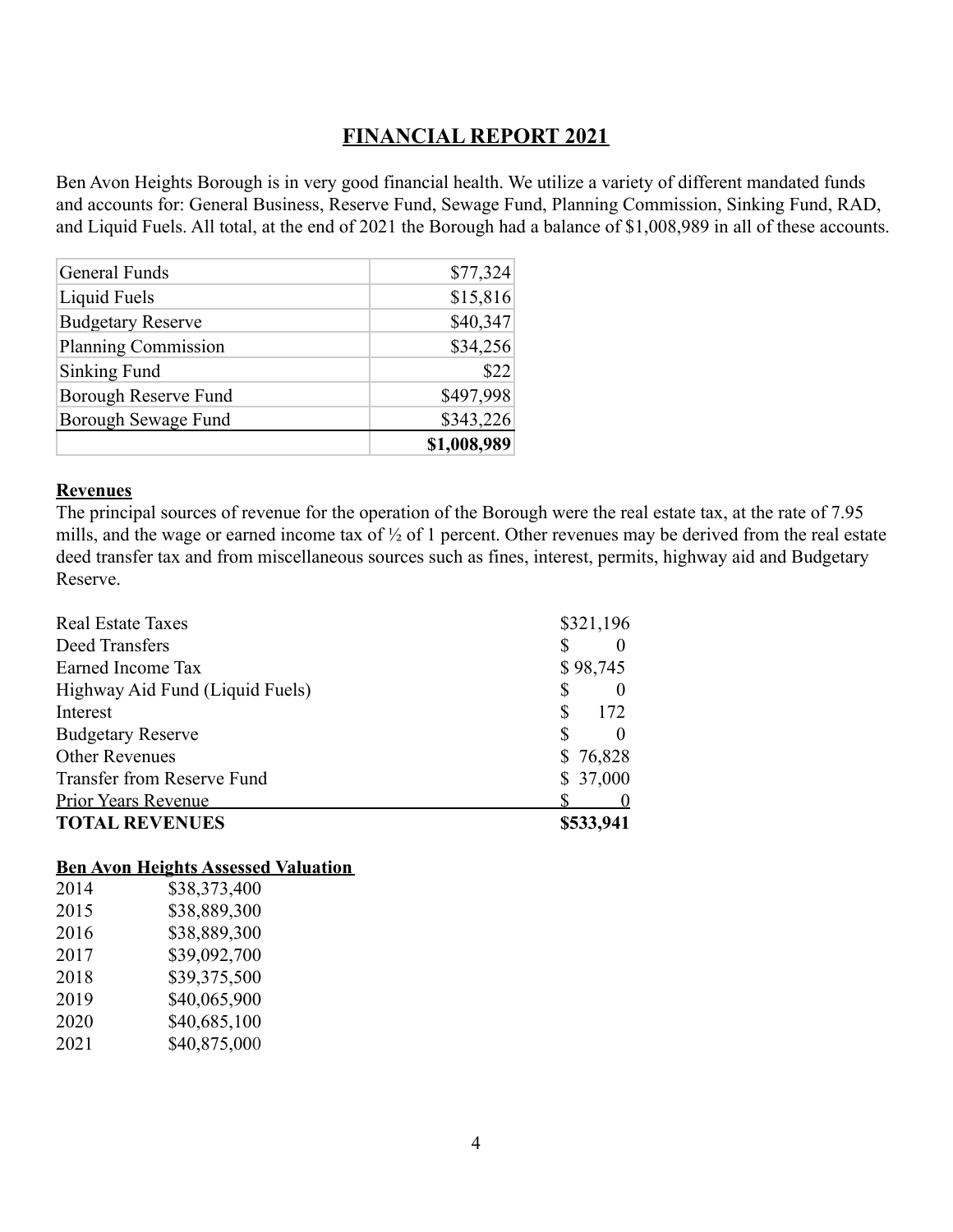### **Expenditures**

| <b>General Government</b>                                               | \$36,480    |
|-------------------------------------------------------------------------|-------------|
| General Government expenses include insurance, salaries of the          |             |
| Secretary, Crossing Guards and Auditor, advertising and printing, tax   |             |
| collection fees and expenses, office supplies and other general         |             |
| expenses.                                                               |             |
| <b>Police Protection</b>                                                | \$53,375    |
| The Borough purchases our police protection from Ohio Township.         |             |
| Fire Protection                                                         | \$17,122    |
| Fire Protection expenses include the cost of fire protection contracted |             |
| with Avalon Volunteer Fire Company as well as the cost of fire          |             |
| hydrant rentals.                                                        |             |
| <b>Health and Sanitation</b>                                            | \$64,024    |
| These expenses include payment of trunk sewer rental to Ben Avon        |             |
| Borough, weekly garbage and rubbish collection, sewer maintenance,      |             |
| as well as compliance with the ACHD and PA EPA Consent Order            |             |
| concerning the Clean Water Act.                                         |             |
| <b>Municipal Infrastructure</b>                                         | \$197,948   |
| Expenditures include resurfacing, repair and maintenance of streets,    |             |
| street lighting, snow removal, signs, salt, supplies and equipment      |             |
| costs.                                                                  |             |
| <b>Community Greenspace</b>                                             | \$43,082    |
| Expenses for Greenspace/Borough Park include maintenance of the         |             |
| tennis court and playground equipment, shrubs, trees, and park          |             |
| grounds. Also includes leaf collection. Expenses for Avonworth          |             |
| Community Park is the Borough's pro- rata share of that part of the     |             |
| park's expenses not covered by park revenues plus our pro-rata share    |             |
| of the annual debt service.                                             |             |
| <b>Transfer to Sewage Account</b>                                       |             |
| <b>TOTAL EXPENDITURES</b>                                               | \$682,852   |
| 2021 REVENUES                                                           | \$533,941   |
| 2021 EXPENDITURES                                                       | \$682,852   |
| <b>DIFFERENCE</b>                                                       | (\$148,910) |
|                                                                         |             |

\*Note that transfers from the Reserve Account for 2021 road work and sewer work were executed in Jan 2022 which offset this difference

#### **Debt Service**

The Borough currently has 3 loans. 2 of which will be paid of in 2022. The third loan will end in 2026.

| Total                           | 1/1/2021 | \$457,503 | 12/31/2021 | \$95,535 |
|---------------------------------|----------|-----------|------------|----------|
| <u>2016 General Loan (2026)</u> | 1/1/2021 | \$148.367 | 12/31/2021 | \$93,426 |
| 2016 AIM Loan (2022)            | 1/1/2021 | \$142,683 | 12/31/2021 | \$900    |
| 2012 General Loan (2022)        | 1/1/2021 | \$166,453 | 12/31/2021 | \$1,209  |
|                                 |          |           |            |          |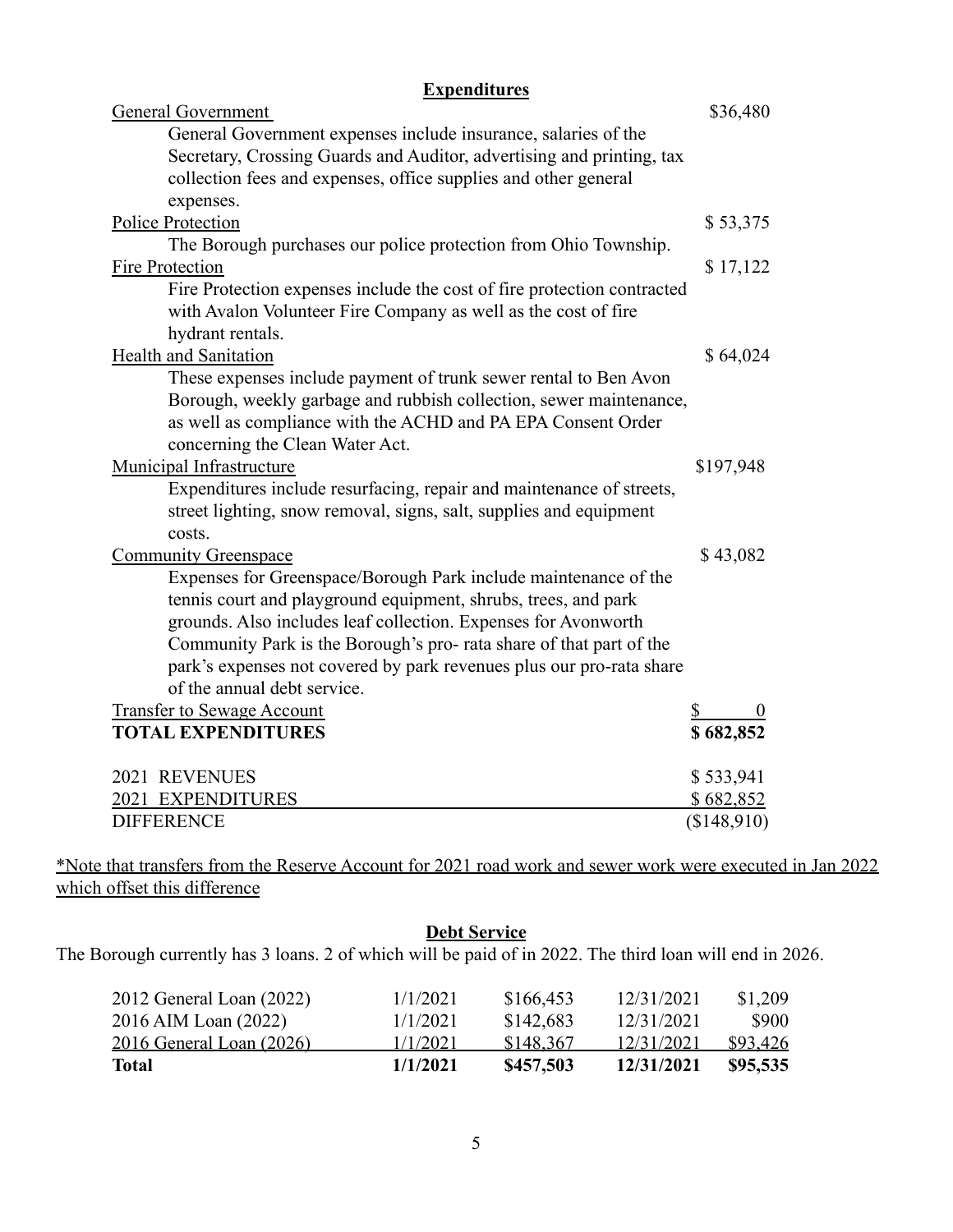## **PUBLIC SAFETY** PHONE NUMBERS – 24 HOUR SERVICE EMERGENCY: 911 NON - EMERGENCY: [412-259-8304](tel:412-473-3056)

### **Police**

We operate under a joint municipal agreement for Ohio Township police services which was signed with the Township and covers the period January 1, 2018 through December 31, 2020. Council voted to extend the contract through 2022.

The Ohio Township Police Secretary is our main contact during the day at (412) 259-8304 for routine information. Emergencies, of course, should be reported directly to 911 now operated by Allegheny County at 400 North Lexington located in North Point Breeze. We work with the Ohio Township Police Department, Sgt Adam Beck as our Borough's Emergency Management Coordinator. Scott Dismukes is deputy coordinator.

Our school crossing guards are Jennie-Lynn Knox at Oxford and New Brighton intersection on Monday and Jim Hamm on Tuesdays and Nadine Dupechain Wednesday, Thursday and Friday. Jim Hamm and Jennie-Lynn share the responsibilities at the park bus stop. Jim Buckley Sr decided early in the 2021-2022 school year that he would like to retire from being a crossing guard. He did say he would come out of retirement to help the Borough in a pinch. Substitute guard is Ohio Township Police.

**When in residence, you are urged to keep house doors and cars locked.** Please continue to list your homes with the police when you are going to be out of town or away on vacation for several days or longer. House numbers need to be prominently displayed and lighting is helpful.

## **Fire**

Our Borough Fire protection is provided by the Avalon Borough Volunteer Fire Department. Remember to call 911 to reach police and fire dispatchers as well as ambulance service. The Avalon Volunteer Fire Department contract is up in 2026.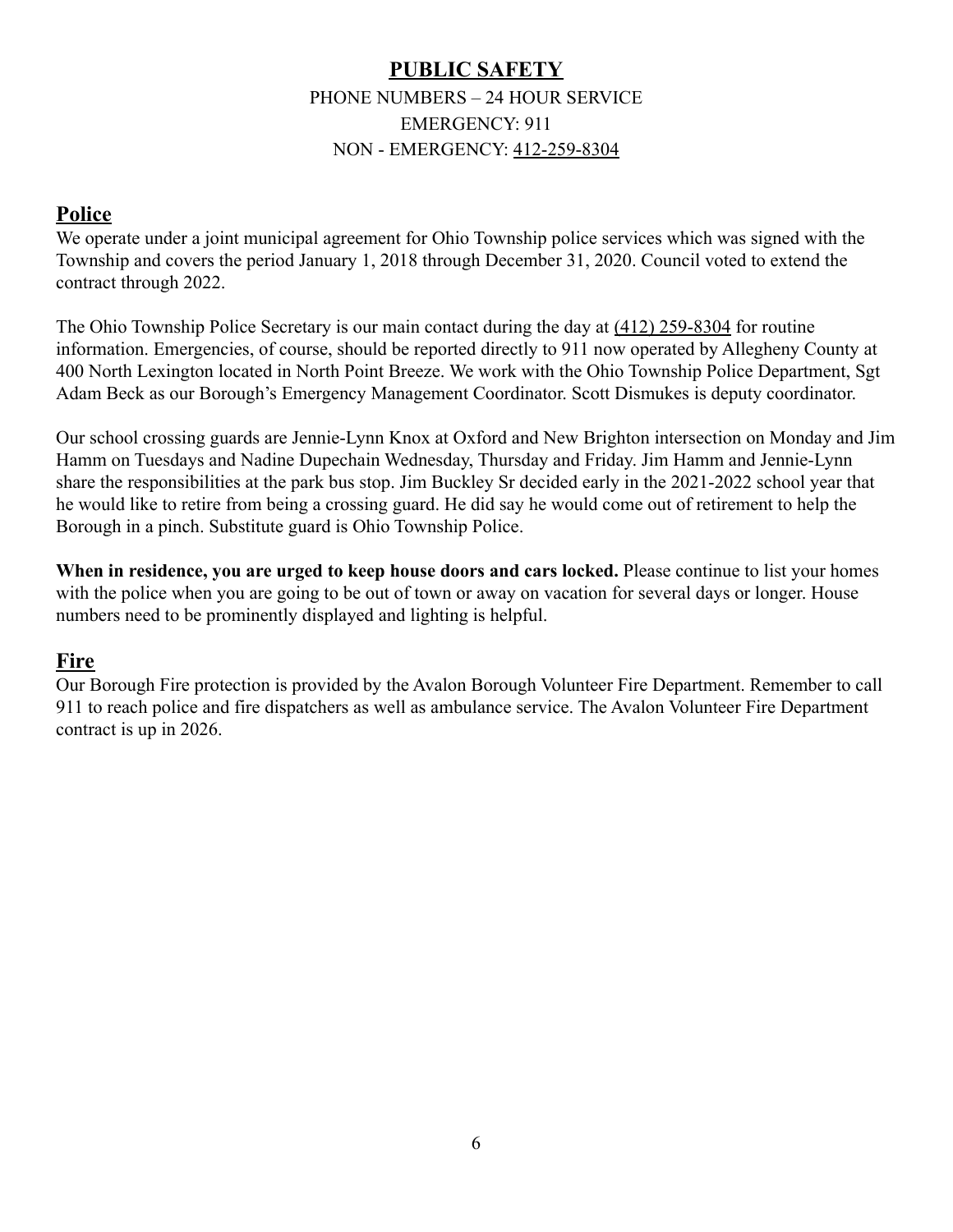# **COMMITTEE REPORTS**

### **Community Affairs**

We welcomed the following new neighbors to the Ben Avon Heights Community in 2021:

Brian and Merritt Miller PHIRI3MIK LLC Dustin and Alyssa Stiver

The Borough was happy to see the Community picnic and sleepover in the park return this year with some updates with food and beverage. The Halloween parade and activities returned this fall and Santa on the Fire Truck also returned thanks to the Avalon Volunteer Fire Department.

### **Insurance**

Proper coverage to protect the borough, staff, parks, council members. In 2021 the Borough left Higbee insurance and began working with McGowan.

### **Streets, Lights and Water**

Avalon Borough's Public Works Crew patched potholes in the Heights throughout the year. Please notify the Borough if a street light by your property is out or blinking. This will aid in getting that unit changed in a timely manner. Note, Duquesne Light charges us for each light whether it is lit or not.

### **Roadway Improvement Project**

2021 was a busy year for road work in the Borough. The Borough completed its 2019 goals to repave all streets by repaving Biddeford, Stratford, and Kent Roads and Devon Lane. As part of the repaving project, curbs were replaced or repaired on these roads. These projects were originally planned to occur over a two-year period (2021 and 2022) but they were all completed in 2021 because the bids came in lower than expected and Council determined that it would be fiscally prudent to take advantage of the opportunity to complete the remaining paving projects in 2021.

Additionally, to improve handicap access to school buses, the sidewalk staging area at the Oxford Road school bus stop was removed and replaced with a one level staging area that is protected by flexible posts. The total cost of these projects was \$267,637. A partial payment of \$133,970 was made in 2021 with the rest being paid in 2022 upon completion of road work punch list by the contractor. The committee also initiated a sign project to replace old and faded signs and add signs for traffic calming purposes. Signs were replaced across the borough to promote safety and reflector strips were added to several sign posts.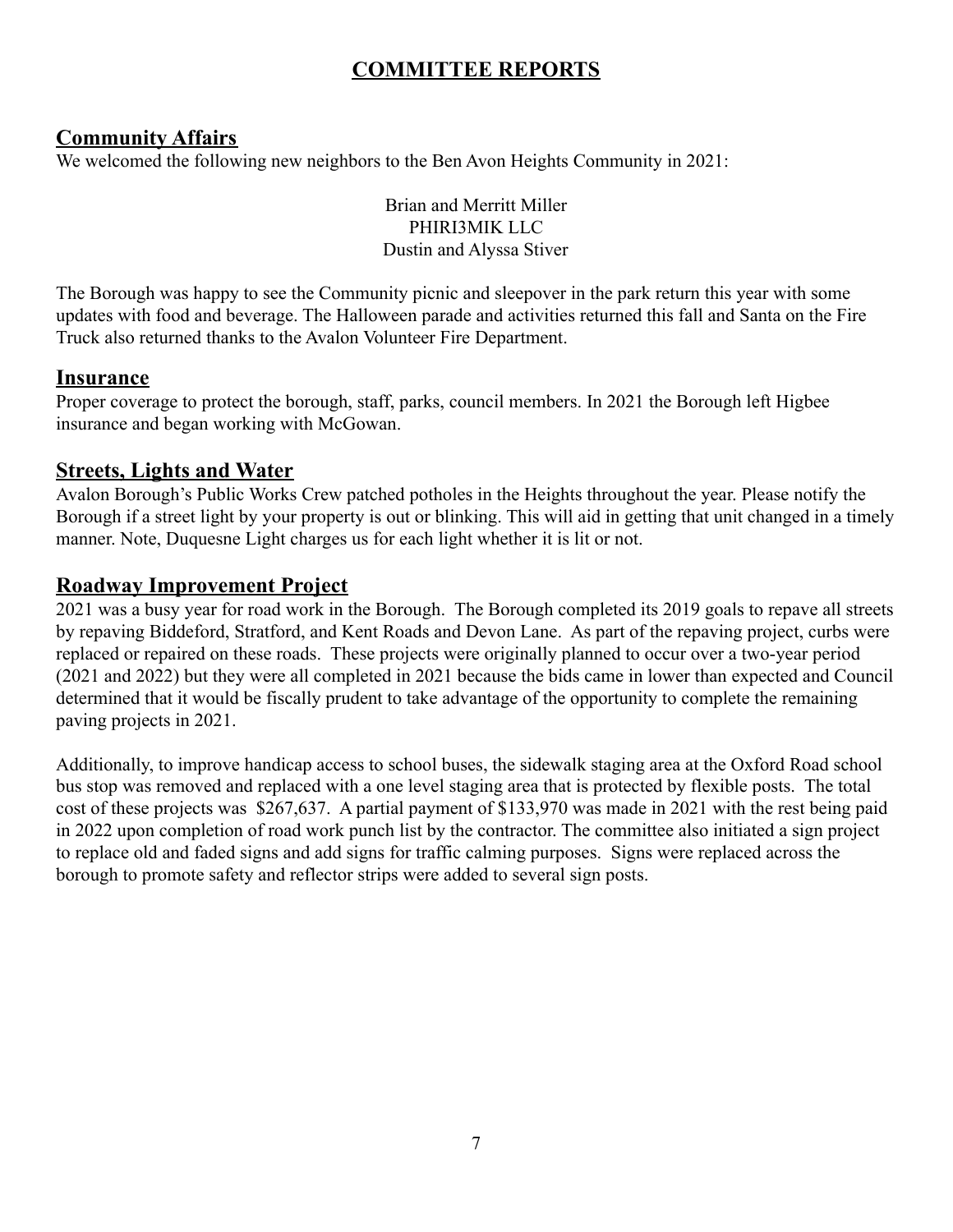## **Sewers / Wet Weather**

#### DEP/ACHD Consent Decree

The PA Dept of Environmental Protection (DEP) and Allegheny Health Depth (ACHD) mandated sewer improvements to over 75 municipalities (including Ben Avon Heights) under a Consent Order in 2004. During wet weather, municipalities along the Allegheny and Ohio river contribute rainwater into sanitary lines that flow downstream to ALCOSAN treatment plant on Neville Island. Due to the rush of volume, ALCOSAN cannot absorb all of the water and sewage overflows into the riverways. The idea of the Consent Decree is for municipalities to limit and improve their outflows over several phases. This has been an ongoing project for Ben Avon Heights since the original Consent Decree Phase was issued in 2004. BAH has since satisfied the Phase I requirement and Phase II was issued in July of 2021.

For Phase II, Ben Avon Heights falls in the most desirable "light blue" category and is above the gold line standard for source flow reduction (below the target line by greater than 10% and without any downstream tributaries). Because of this favorable distinction, Ben Avon Heights elected to not challenge any outflow metrics. Next step in 2022 will be to plan Phase II requirements.

For Residents, ALCOSAN is increasing sewage rates over the next 5 years to accommodate plant and processing upgrades (ALCOSAN is passing along increases of 7% each year thru 2026). Ben Avon Heights Council is working with local and federal governments to escalate this issue and its significant effects on our residents. Because Ben Avon Heights has built up a substantial reserve against future Wet Weather projects (and considering the effects the ALCOSAN rate increases will have on residents) Ben Avon Heights has no plans to increase the Borough rate for sewer treatment to residents in 2022.

#### Other Projects

*ALCOSAN Regionalization* - Ben Avon Heights is being asked to join in transferring ownership over to ALCOSAN for a portion of a multi-municipal sanitary sewer line that combines with Ben Avon. After the transfer is complete, ALCOSAN will maintain this sewer line which will be advantageous to the borough. There will be a cost to upgrade the line that will be split with Ben Avon prior to transfer (TBD)

*SSORP (Sanitary Sewer Overflow Response Plan)* - This plan details how sewage overflows will be handled within the borough in the case of a breach. This satisfies requirements by the ACHD and DEP and helps to ensure Ben Avon Heights continues to do our part to protect public health and the environment. This plan is set to be approved by council in 2022.

*Stormwater through Road Improvement* Project - Through the 2021 Road Improvement Project, several grates, basins, and inlets were upgraded to assist in the flow of water down Stratford and Biddeford Roads. This should help maintain road improvements by moderating downhill rainwater flow.